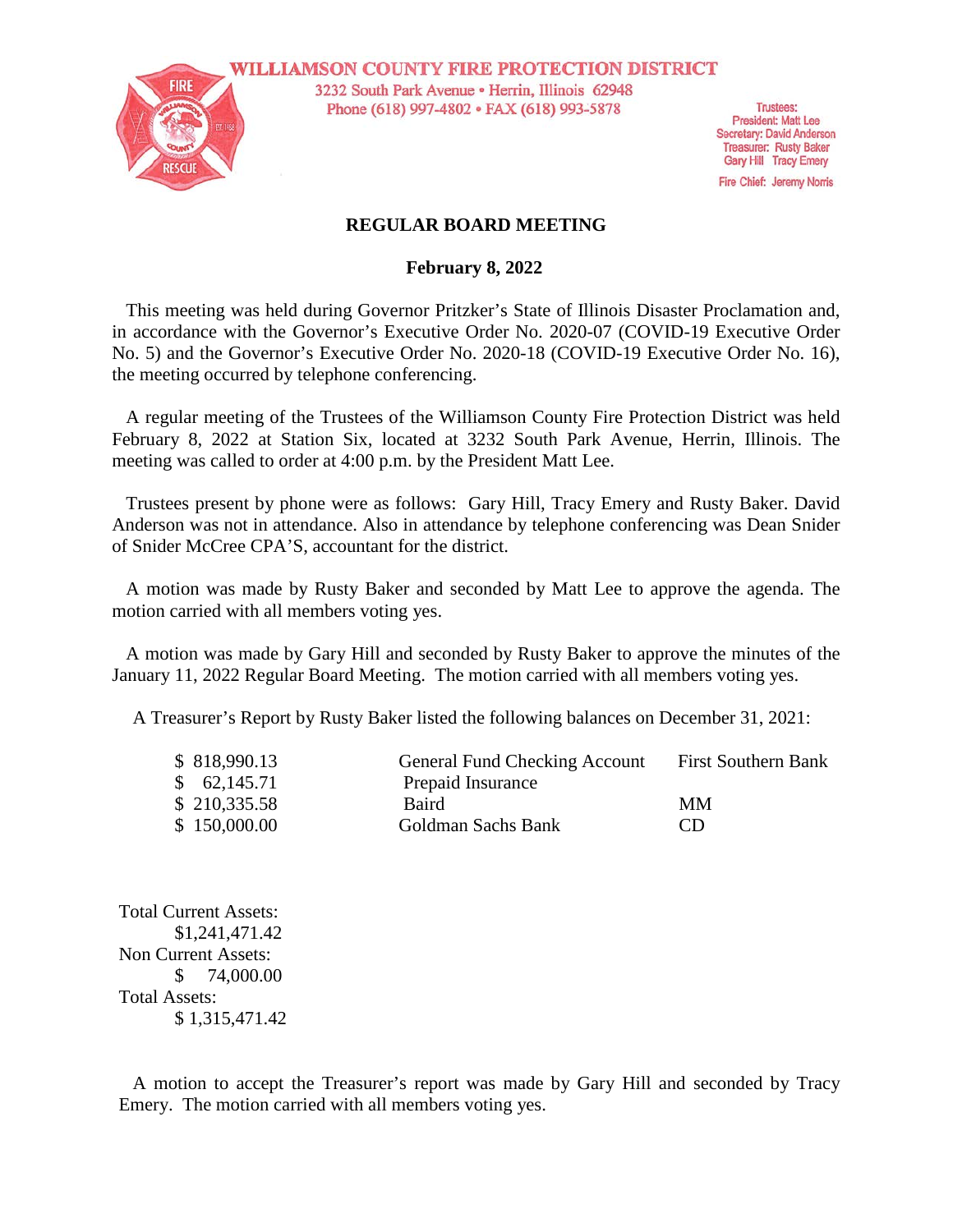# **New Business:**

A motion was made by Matt Lee to pay the expenses. Rusty Baker seconded the motion. The motion carried.

Tracy Emery motioned to approve the bids for upgrades to Station 4. This includes replacing the roof and adding gutter guards, replace the double doors with 36" entry door and lay vinyl plank flooring in the community center. Total cost of the project is \$19,081.90. Matt Lee seconded the motion. The motion carried with all members voting yes.

A motion was made by Matt Lee and seconded by Tracy Emery to create Eligibility Testing for WCFPD future openings. Testing date is set for April 30, 2022. The motion carried.

A motion was made by Matt Lee and seconded by Gary Hill for Cindy Bobell, CPA to prepare the WCFPD financial audit for 2021. Cost for the audit will be \$6,100.00. The motion carried.

A motion was made by Tracy Emery and seconded by Matt Lee to make the necessary changes with the Blue Cross Blue Shield Insurance program for the full time employees. This was necessary due to a renewal increase. The motion carried.

# **Chief's Report for: January 2022**

### **Firefighters responded to: (31) Thirty-One calls**

| 7 – Structure Fires | $2 -$ Powerline Emergencies |
|---------------------|-----------------------------|
| 5 – MVA/Extrication | $2 -$ Auto Alarms           |
| 4 – Grass Fires     | $1 -$ Assist EMS            |
| 3 – Vehicle Fires   | $1 -$ Fuel Spill            |
| 3 – Good Intent     | $1$ – Illegal Burn          |
|                     |                             |

Mutual Aid was given or received from the following Departments – Carterville FD (2), LEFPD (1), Hurst FD (1), Bush FD (1), Marion FD (1), West Frankfort FD (1), Cambria (1) and Johnston City FD (1).

- I. Personnel Added David Bustamante. St#1. Lost Jesse Lane, St#6.
- II. Current Roster is 67 personnel, 58 Firefighters, 9 Explorers.
- III. Recruitment video has been posted.
- IV. Training Fire Service Vehicle Operator was taught on Jan. 22, 2022. We had 14 WCFPD students in class.